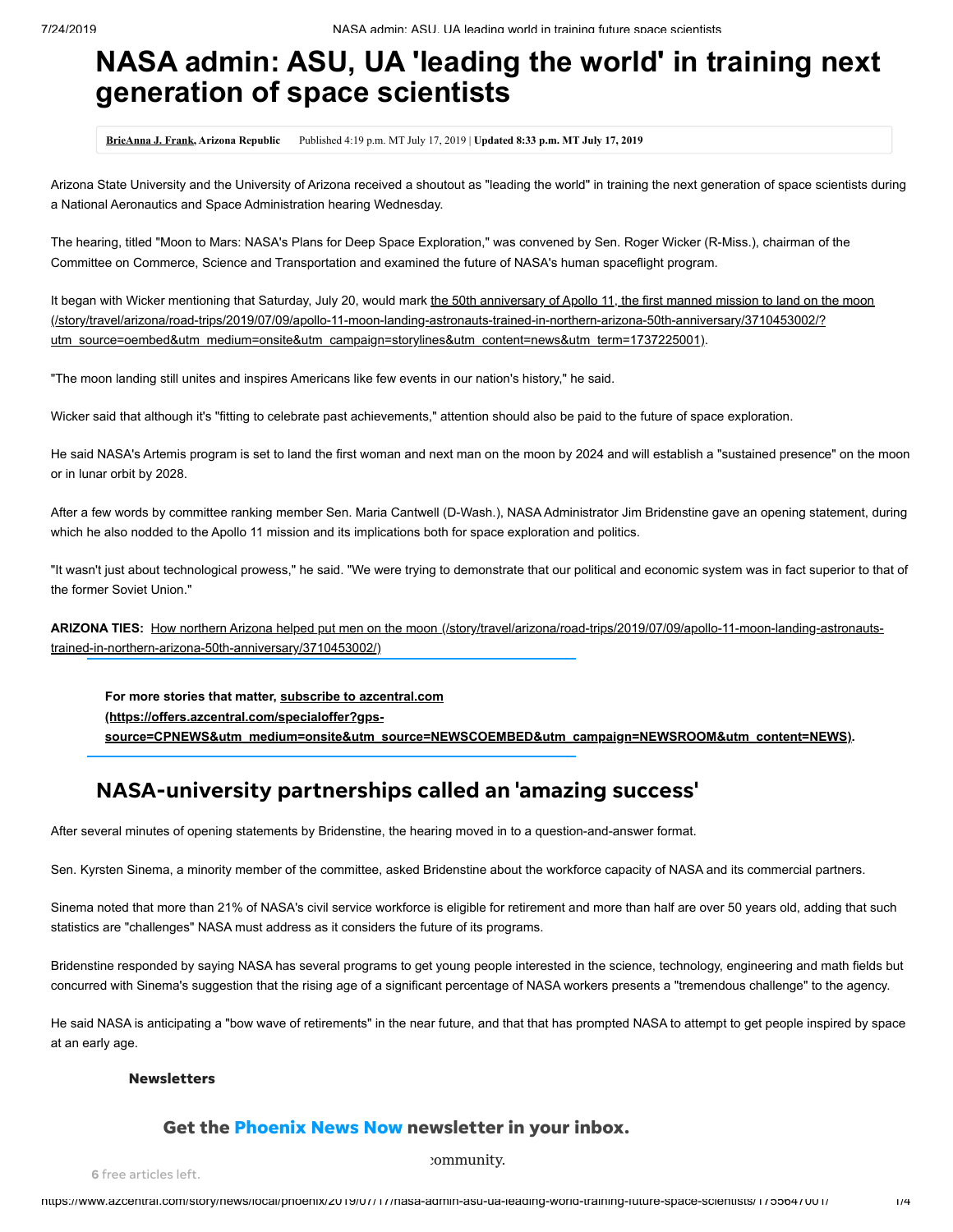Your Email

#### **STILL THERE?** [What happened to U.S. flags on moon? ASU prof knows \(/story/news/local/arizona-science/2019/07/17/are-u-s-flags-still-on-the](https://www.azcentral.com/story/news/local/arizona-science/2019/07/17/are-u-s-flags-still-on-the-moon/1361261001/)moon/1361261001/)

Bridenstine said NASA is a sponsor of FIRST Robotics, an international high school robotics competition that encourages interest in the STEM fields and provides mentors for children in the program.

He moved on to discuss the gap NASA is seeing in middle management and the agency's exploration into how to recruit mid-career professionals to assist in the agency's programs.

Sinema then asked Bridenstine what role universities will play in those future programs.

[She said she was "proud" of the work by UA professor Dante Lauretta, who proposed the OSIRIS-REx mission that's set to return to Earth with a sample](https://www.azcentral.com/story/news/local/arizona-science/2016/08/17/5-things-know-osiris-rex-mission-headed-university-arizona-professor/88899928/) of a near-Earth asteroid called Bennu (/story/news/local/arizona-science/2016/08/17/5-things-know-osiris-rex-mission-headed-university-arizonaprofessor/88899928/) by 2023.

"Missions like OSIRIS-REx combine innovative ideas from university researchers with NASA's technical expertise to make groundbreaking discoveries," Sinema said.

Lauretta released through the University later Wednesday:

"Through our leadership of NASA's OSIRIS-REx mission, the University of Arizona provides its students with unmatched opportunities to gain experience in all aspects of planetary exploration. We're proud to be training the next generation of leaders in the fields of space science and engineering, and I'm thrilled to have our efforts recognized by Administrator Bridenstine."

Bridenstine responded by saying the agency has had "amazing success" with university partnerships before moving on to specifically praise contributions from Arizona schools.

"Arizona universities, whether it's the University of Arizona or Arizona State, these two universities are leading the world when it comes to university engagement with NASA and developing these programs and projects," Bridenstine said.

He said university partnerships are the key to developing the future workforce as NASA's current workforce retires

"Having principal investigators at universities that propose projects and then using universities to develop those projects is a great way to stay on cost and schedule to develop the workforce of the future and to get young folks involved in our missions," he said.

### Universities respond

UA President Robert C. Robbins, in a statement to The Republic, said that he was "thrilled" by the NASA shoutout.

He noted that the university's work on the OSIRIS-REx mission is its way of cultivating the workforce of the future.

"Ultimately, that is the mission of a Research I university with a focus on students, so there is no greater compliment," he said.

ASU President Michael Crow said the university was "deeply committed to finding answers to the biggest questions about our world and our universe" and mentioned how its researchers are leading NASA's Psyche mission, humanity's first trip to an all-metal asteroid.

"Importantly, our space exploration and planetary science initiatives put ASU students at the forefront of space research and technology," Crow said in his statement to The Republic.

"This prepares our graduates for careers in space exploration and mission management, key areas in which NASA will need a skilled workforce to build on its future success."

 $NA$ s history with  $A$  arizonal university with  $A$ 

6 free articles left.

 $\rightarrow$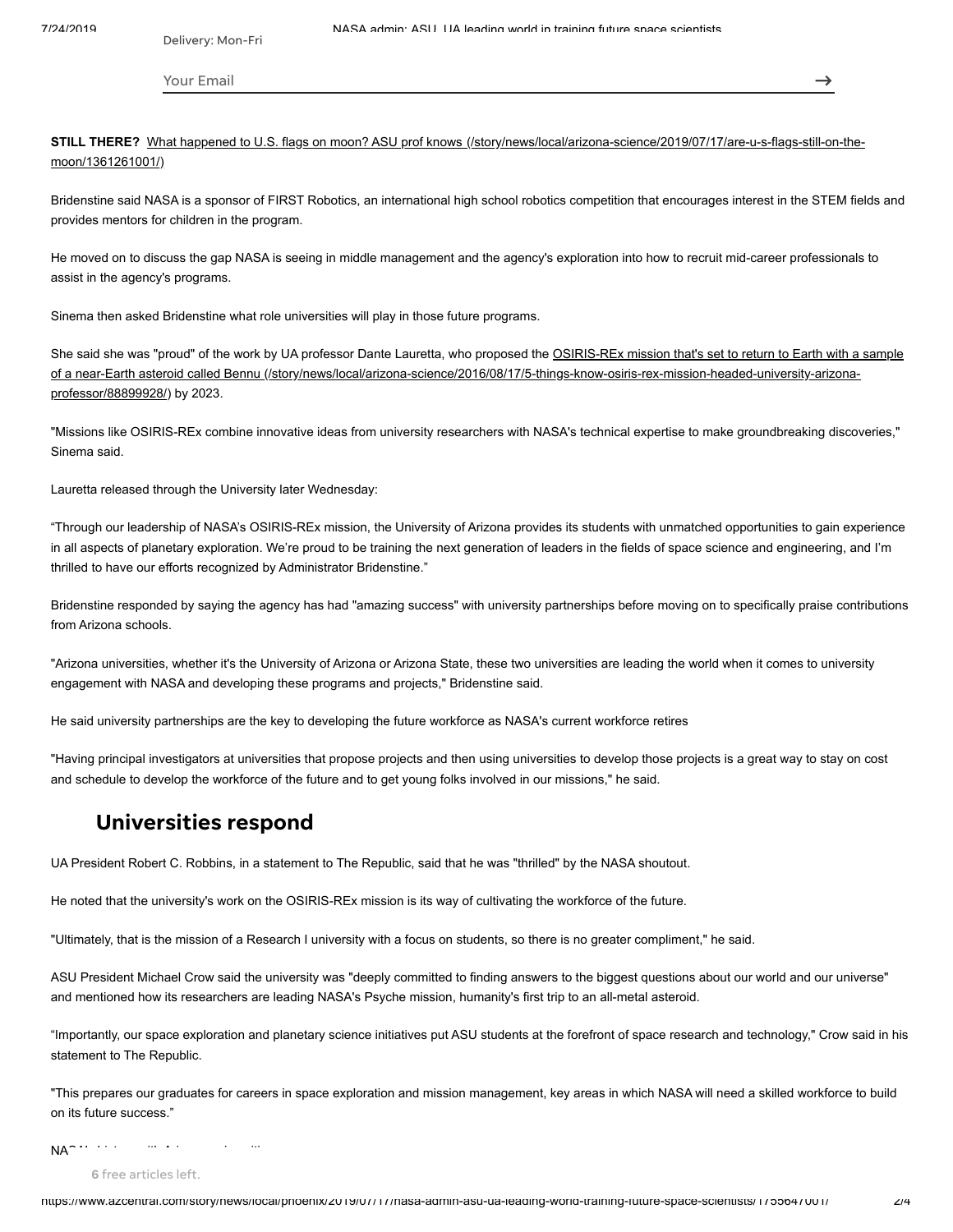#### 7/24/2019 NASA admin: ASU, UA leading world in training future space scientists

The shout out comes just one day after UA announced it would use \$3 million in funding from NASA to research the low-gravity surface environments of asteroids and provide students from underrepresented backgrounds the opportunity to build miniature satellites at the university.

The Psyche mission was announced in 2017 by NASA, which noted it would be ASU's first major, multi-million dollar space mission [\(/story/news/local/arizona-science/2017/01/04/asu-gets-nasa-space-mission-asteroid-pyche/96154738/\) to send an unmanned spac](https://www.azcentral.com/story/news/local/arizona-science/2017/01/04/asu-gets-nasa-space-mission-asteroid-pyche/96154738/)ecraft to the distant asteroid.

It will launch a refrigerator-size spacecraft in 2023 to an asteroid about the size of Massachusetts named "16 Psyche."

The robotic spacecraft will take 4½ years to reach the asteroid, which is located between Mars and Jupiter.

The goal is to study the asteroid's all-metal core, which is similar to the Earth's, in hopes of understanding more about how planets form.

[Both universities also played a role in the Apollo mission \(/story/travel/arizona/2019/07/09/apollo-11-asu-university-arizona-scientists-helped-moon](https://www.azcentral.com/story/travel/arizona/2019/07/09/apollo-11-asu-university-arizona-scientists-helped-moon-landing-happen/1599900001/)landing-happen/1599900001/)that was mentioned several times during the Wednesday hearing.

Foremost among the UA scientists was Gerard Kuiper, who is sometimes referred to as the father of modern-day planetary science. Kuiper established the university's Lunar and Planetary Laboratory.

Using the best available photographs of the moon, Kuiper and his team put together four atlases that were instrumental in planning the moon missions.

- Kuiper also headed a group of UA scientists that was also instrumental in getting three series of unmanned spacecraft to the moon.
- The Ranger series was the first effort to get close-up photos of the moon before those vehicles crashed (by design) into the lunar surface.
- The Surveyor vehicles landed safely and sent back panoramic photographs. The Surveyor proved the lunar surface was solid enough to land on.
- Lunar Orbiter vehicles took photos of the moon from orbit that were used to help select the Apollo landing sites.

Carleton Moore, who would become ASU's first director of the Center for Meteorite Studies, did research for NASA, the National Science Foundation and the U.S. Geological Survey from 1963 to 1987. His work on moon dust and rocks brought back by the Apollo astronauts was well publicized.

Ron Greeley was involved in mapping Apollo landing sites while at NASA prior to coming to ASU in 1977, where he turned his attention to Mars. Greeley was a pioneer in the field of planetary geology. The Ron Greeley Center for Planetary Studies at ASU is one of 17 regional sites NASA has designated to archive images for educational and scientific use.

*Republic reporters Anne Ryman and Weldon B. Johnson contributed to this report.*

*[Reach the reporter at b](https://twitter.com/brieannafrank)[frank@arizonarepublic.com \(mailto:bfrank@arizonarepublic.com\)](mailto:bfrank@arizonarepublic.com) [or 602-444-8529. Follow her on Twitter @brieannafrank](https://twitter.com/brieannafrank) (https://twitter.com/brieannafrank).* 

**Support local journalism.**Subscribe to azcentral (https://offers.azcentral.com/specialoffer?gps[source=CPNEWS&utm\\_medium=onsite&utm\\_source=TAGLINE&utm\\_campaign=NEWSROOM&utm\\_content=BRIEANNAJFRANK\)t](https://offers.azcentral.com/specialoffer?gps-source=CPNEWS&utm_medium=onsite&utm_source=TAGLINE&utm_campaign=NEWSROOM&utm_content=BRIEANNAJFRANK)oday.